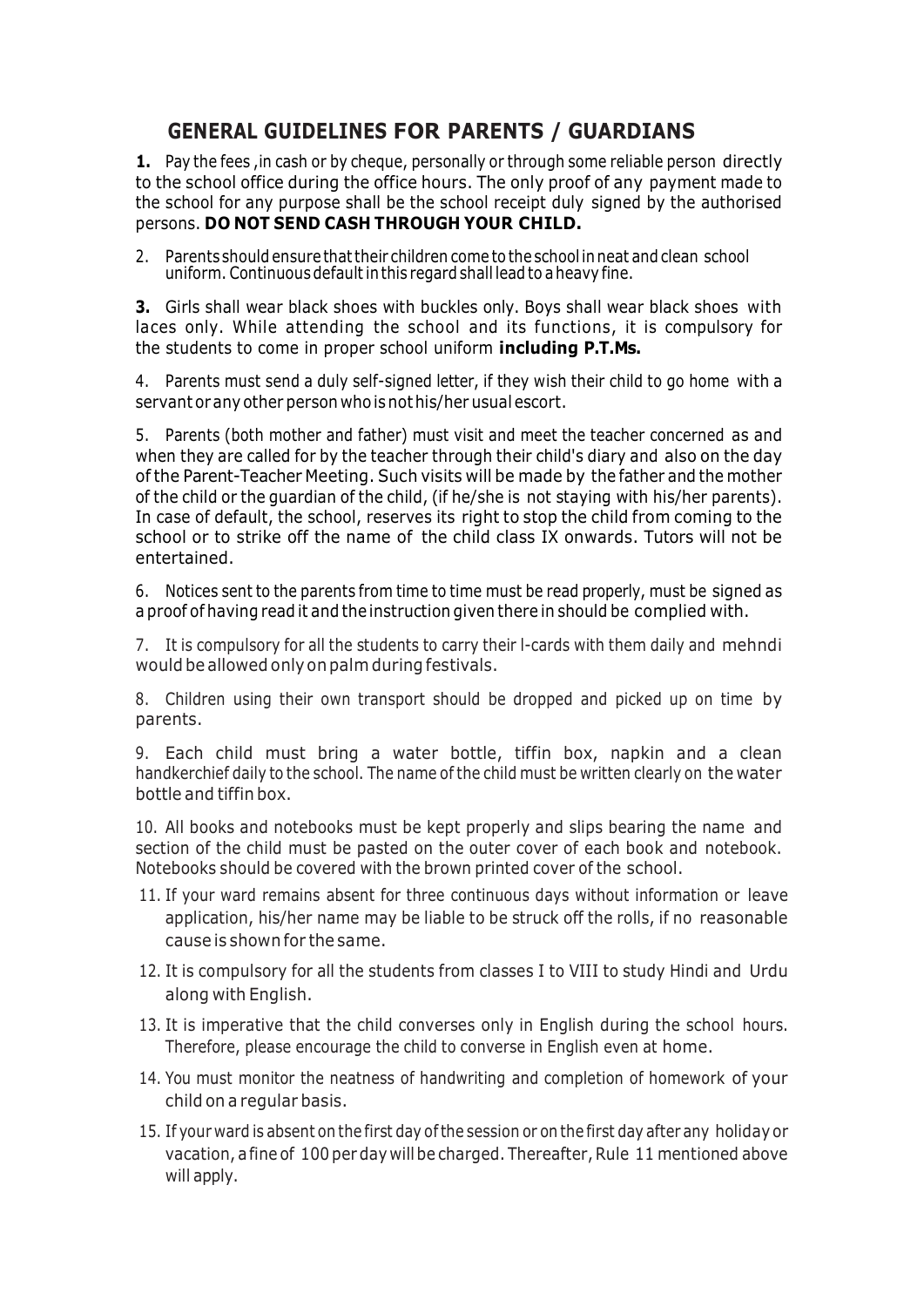- 16. Parents must not enter classrooms either to see their ward or to seek interview with the teachers during school hours. They can meet the teachers or the Principal on P.T.M. days or 4th Saturdays between 9.00 am to 10.00 am only by an appointment, through their wards'school almanac.
- 17. When writing to the school on any matter, they should address it to the Principal and NOTto any person by name.
- 18. Parents are required to co-operate with the school in its attempt to orient the child by paying attention to their regularity, punctuality and discipline and by taking interestin their child's work.
- 19. Parents should check their ward's almanac everyday for the home-work or for any other instruction given. They are also advised to check their ward's bag to see if any circular,invitation etc.hasbeenissued.
- 20. They are required to timely inform the school, if there be any change in their address / telephone numbers or Bus route.
- 21. Leave for half day should be avoided, as far as possible, for security reasons. In any emergency, written permission must betaken from the Principal.
- 22. Children, when sick should not be sent to school and a medical certificate to that effectshallbenecessarilysubmitteduponresumingschool.
- 23. Parents' attention is drawn to the fact that any criticism of a teacher of the school in the presence of their child causes the child to lose his/her respect for theteacher and will retard his/her progress. They must desist from doing so, in the interest of the child and the institution onthe whole.
- 24. For security purposes, parents must not send their children to school bedecked with expensive jewellery and money. The school will not take any responsibility for any loss resulting from it.
- 25. Parents should sign the progress report and return it on the scheduled date, if the profile is lost/misplaced, a replacement of it will be made only after a payment of 100/-. Duplicate T.C. Profile, Result sheet could be obtained against payment.
- 26. Parents should ensure that their ward does not bring any objectionable reading material, except for the school books and the note-books to school.
- 27. Parents should ensure that their ward does not bring MOBILE PHONE to school. It would betreated as serious breach of discipline, if doneso.
- **28.Important Communication from the school is sent through SMS on the given mobile number of the parent/guardian. It is obligatory on the part of the parent/guardian to inform the school in writing regarding any change in their mobile number.**
- 29. Parents should give their e-mail ID to receive the latest circulars and communication from the school.
- 30. Horizonites are advised to reach school at least 10 minutes before the commencement of the school timings. Students will not be allowed to enter the school after 7.10 a.m.
- 31. Parents must keep a check, be observant and keep themselves informed about the T.V.programs and Websites their children visit.
- 32. Parents must make sure their ward understands the importance of staying back with their prior permission and permission of the teacher concerned after school hours.